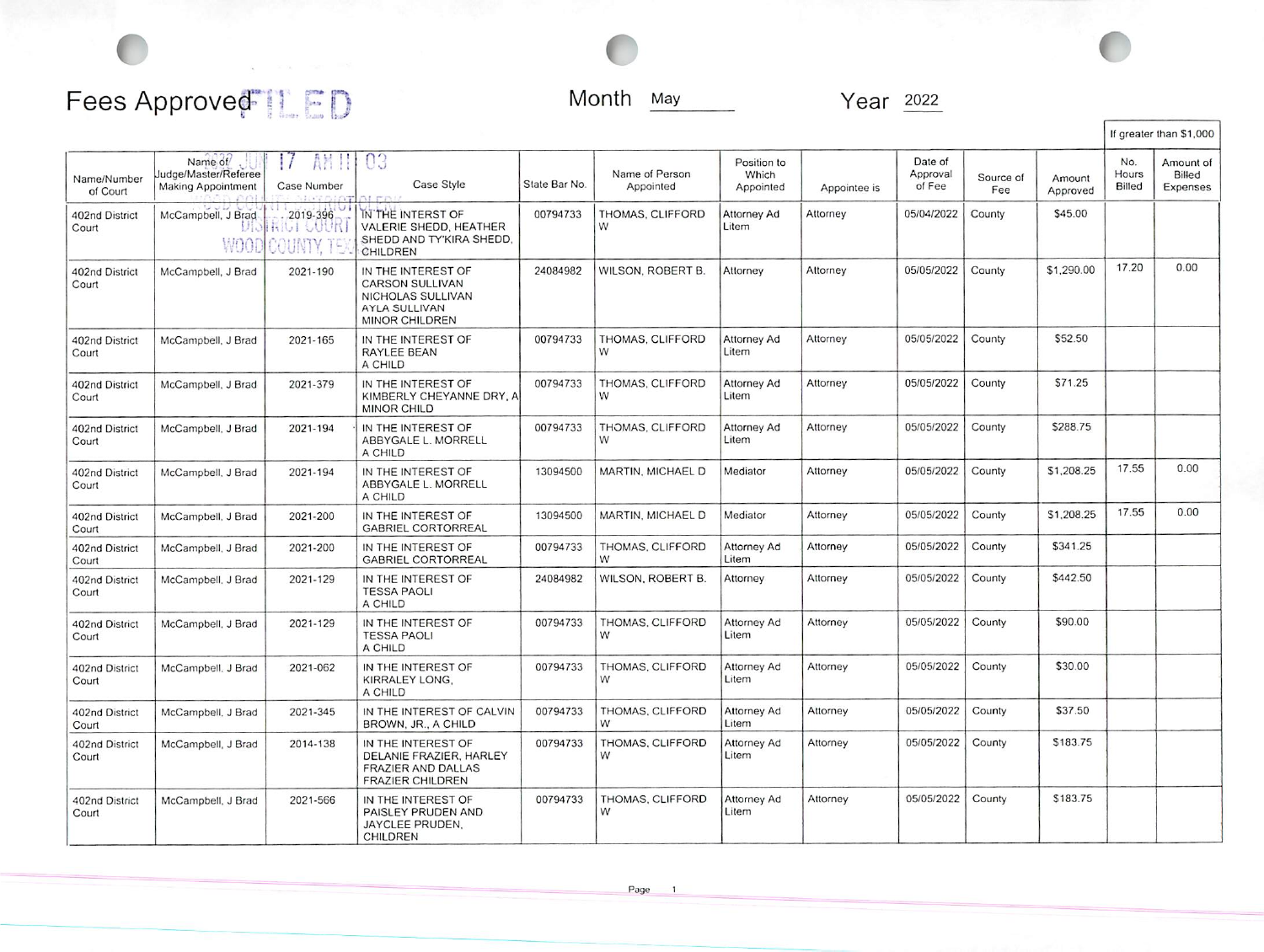

|                         |                                                              |                    |                                                                                                      |                                                           |                              |                                   |              |                               |                  |                    |                        | If greater than \$1,000         |
|-------------------------|--------------------------------------------------------------|--------------------|------------------------------------------------------------------------------------------------------|-----------------------------------------------------------|------------------------------|-----------------------------------|--------------|-------------------------------|------------------|--------------------|------------------------|---------------------------------|
| Name/Number<br>of Court | Name of<br>Judge/Master/Referee<br><b>Making Appointment</b> | <b>Case Number</b> | Case Style                                                                                           | State Bar No.                                             | Name of Person<br>Appointed  | Position to<br>Which<br>Appointed | Appointee is | Date of<br>Approval<br>of Fee | Source of<br>Fee | Amount<br>Approved | No.<br>Hours<br>Billed | Amount of<br>Billed<br>Expenses |
| 402nd District<br>Court | McCampbell, J Brad                                           | 2022-021           | IN THE INTEREST OF BLAISE<br>LEE, A CHILD                                                            | 00794733                                                  | THOMAS. CLIFFORD<br>w        | Attorney Ad<br>Litem              | Attorney     | 05/05/2022                    | County           | \$146.25           |                        |                                 |
| 402nd District<br>Court | McCampbell, J Brad                                           | 2022-004           | IN THE INTEREST OF<br><b>DERRICK JOHNSON</b>                                                         | 00794733                                                  | THOMAS, CLIFFORD<br>w        | Attorney Ad<br>Litem              | Attorney     | 05/05/2022                    | County           | \$41.25            |                        |                                 |
| 402nd District<br>Court | McCampbell, J Brad                                           | 2020-609           | IN THE INTEREST OF<br>JOURNEY MINTER.<br>A CHILD                                                     | 00794733                                                  | <b>THOMAS, CLIFFORD</b><br>w | Attorney Ad<br>Litem              | Attorney     | 05/05/2022                    | County           | \$71.25            |                        |                                 |
| 402nd District<br>Court | McCampbell, J Brad                                           | 2021-183           | IN THE INTEREST OF<br><b>JOSHUA MARSH</b><br>A CHILD                                                 | 00794733<br>THOMAS. CLIFFORD<br>Attornev Ad<br>w<br>Litem |                              | Attorney                          | 05/05/2022   | County                        | \$37.50          |                    |                        |                                 |
| 402nd District<br>Court | McCampbell, J Brad                                           | 2021-112           | IN THE INTEREST OF<br><b>LUKA STAMPER</b><br>A CHILD                                                 | 00794733                                                  | THOMAS, CLIFFORD<br>w        | Attorney Ad<br>Litem              | Attorney     | 05/05/2022                    | County           | \$63.75            |                        |                                 |
| 402nd District<br>Court | McCampbell, J Brad                                           | 2020-583           | IN THE INTEREST OF NOAH<br>PENNEY ALYSSA<br>PENNEY CALEB PENNEY                                      | 00794733                                                  | <b>THOMAS, CLIFFORD</b><br>w | Attorney Ad<br>Litem              | Attorney     | 05/05/2022                    | County           | \$48.75            |                        |                                 |
| 402nd District<br>Court | McCampbell, J Brad                                           | 2022-026           | IN THE INTEREST OF LYRIC<br><b>ELSEA</b>                                                             | 00794733                                                  | <b>THOMAS, CLIFFORD</b><br>w | Attorney Ad<br>Litem              | Attorney     | 05/05/2022                    | County           | \$48.75            |                        |                                 |
| 402nd District<br>Court | McCampbell, J Brad                                           | 2020-458           | IN THE INTEREST OF<br>PHEENEX WRIGHT<br><b>ISZABETH WRIGHT</b><br><b>CHILDREN</b>                    | 24105169                                                  | SAWYER, LOGAN                | Attorney Ad<br>Litem              | Attorney     | 05/05/2022                    | County           | \$1,905.00         | 25.40                  | 0.00                            |
| 402nd District<br>Court | McCampbell, J Brad                                           | 2022-064           | IN THE INTEREST OF<br><b>RYDER WINKLE.</b><br>A CHILD                                                | 24107659                                                  | BATEMAN.<br><b>CATHERINE</b> | Attorney Ad<br>Litem              | Attorney     | 05/09/2022                    | County           | \$1,509.00         | 20.12                  | 0.00                            |
| 402nd District<br>Court | McCampbell, J Brad                                           | 2022-200           | IN RE: STEPHANIE MCCOY                                                                               | 24105169                                                  | SAWYER, LOGAN                | Attorney                          | Attorney     | 05/09/2022                    | County           | \$150.00           |                        |                                 |
| 402nd District<br>Court | McCampbell, J Brad                                           | 2022-201           | IN RE: KHANH NGUYEN                                                                                  | 24105169                                                  | SAWYER, LOGAN                | Attorney                          | Attorney     | 05/09/2022                    | County           | \$150.00           |                        |                                 |
| 402nd District<br>Court | McCampbell, J Brad                                           | 2022-013           | <b>EX PARTE</b><br><b>WESLEY BRIAN MCDADE</b>                                                        | 24105169                                                  | SAWYER, LOGAN                | Attorney                          | Attorney     | 05/13/2022                    | County           | \$150.00           |                        |                                 |
| 402nd District<br>Court | McCampbell, J Brad                                           | 2021-332           | IN THE INTEREST OF TED<br><b>WAYNE MORRIS 3RD. A</b><br><b>CHILD</b>                                 | 24084982                                                  | WILSON, ROBERT B.            | <b>Attorney Ad</b><br>Litem       | Attornev     | 05/13/2022                    | County           | \$352.50           |                        |                                 |
| 402nd District<br>Court | McCampbell, J Brad                                           | 2021-246           | IN THE INTEREST OF<br><b>BABY GIRL WELLS AKA</b><br>NINDY PIRATE BLAN<br>A CHILD                     | 24084982                                                  | WILSON, ROBERT B.            | Attorney Ad<br>Litem              | Attorney     | 05/13/2022                    | County           | \$510.00           |                        |                                 |
| 402nd District<br>Court | McCampbell, J Brad                                           | 2022-112           | DEPARTMENT OF FAMILY<br>AND PROTECTIVE SERVICES<br>v<br><b>ABBAGAIL CARVER.</b><br><b>RESPONDENT</b> | 24084982                                                  | WILSON, ROBERT B             | Attorney Ad<br>Litem              | Attorney     | 05/13/2022                    | County           | \$660.00           |                        |                                 |
| 402nd District<br>Court | McCampbell, J Brad                                           | 2021-380           | IN THE INTEREST OF<br>JOURNEY ADAMS, A CHILD                                                         | 24084982                                                  | WILSON, ROBERT B.            | Attorney Ad<br>l Litem            | Attorney     | 05/13/2022                    | County           | \$750.00           |                        |                                 |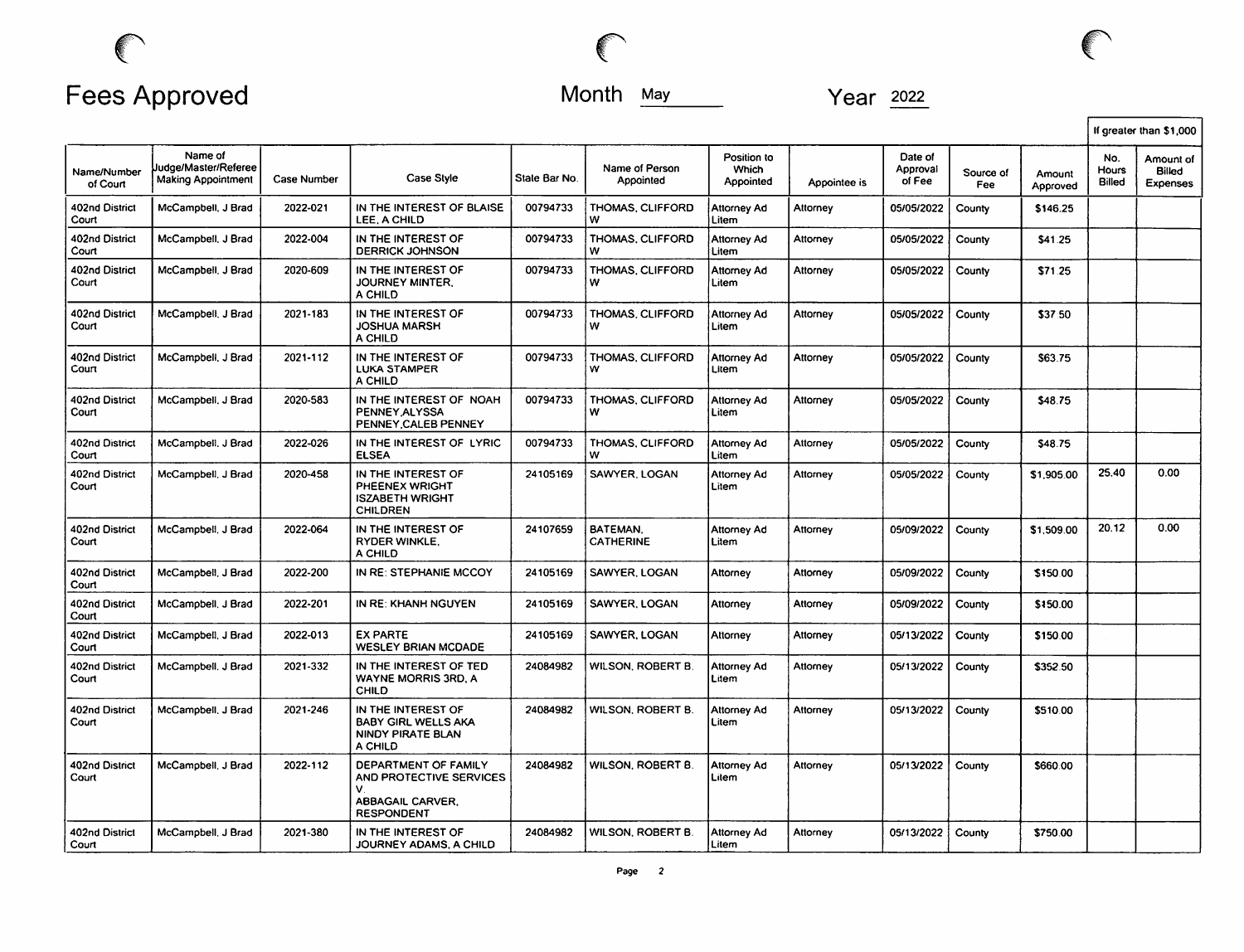$\big($ 

|                         |                                                       |             |                                                                                                                                                                                                                                     |               |                             |                                   |              |                               |                  |                    |                        | If greater than \$1,000                |
|-------------------------|-------------------------------------------------------|-------------|-------------------------------------------------------------------------------------------------------------------------------------------------------------------------------------------------------------------------------------|---------------|-----------------------------|-----------------------------------|--------------|-------------------------------|------------------|--------------------|------------------------|----------------------------------------|
| Name/Number<br>of Court | Name of<br>Judge/Master/Referee<br>Making Appointment | Case Number | Case Style                                                                                                                                                                                                                          | State Bar No. | Name of Person<br>Appointed | Position to<br>Which<br>Appointed | Appointee is | Date of<br>Approval<br>of Fee | Source of<br>Fee | Amount<br>Approved | No.<br>Hours<br>Billed | Amount of<br><b>Billed</b><br>Expenses |
| 402nd District<br>Court | McCampbell, J Brad                                    | 2021-469    | IN THE INTEREST OF JAX JO<br><b>LABAUME</b>                                                                                                                                                                                         | 00793626      | DOKE, SARAH                 | Attorney Ad<br>Litem              | Attorney     | 05/16/2022                    | County           | \$131.25           |                        |                                        |
| 402nd District<br>Court | McCampbell, J Brad                                    | 2021-469    | IN THE INTEREST OF JAX JO<br><b>LABAUME</b>                                                                                                                                                                                         | 24084982      | WILSON, ROBERT B.           | Attornev Ad<br>Litem              | Attorney     | 05/16/2022                    | County           | \$412.50           |                        |                                        |
| 402nd District<br>Court | McCampbell, J Brad                                    | 2013-308    | IN THE INTEREST OF<br>JONATHAN ADAM BANCOOK.<br>MICHAEL PAUL BANCOOK,<br><b>MARK ANTHONY BANCOOK,</b><br>JACOB BANCOOK, ARTHURO<br><b>BANCOOK, ABIGAIL</b><br><b>BANCOOK, NICHOLAS</b><br><b>BRADLEY BANCOOK</b><br><b>CHILDREN</b> | 00793626      | DOKE, SARAH                 | Attorney Ad<br>Litem              | Attorney     | 05/16/2022                    | County           | \$206.25           |                        |                                        |
| 402nd District<br>Court | McCampbell, J Brad                                    | 2020-583    | IN THE INTEREST OF NOAH<br>PENNEY ALYSSA<br>PENNEY, CALEB PENNEY                                                                                                                                                                    | 00793626      | DOKE, SARAH                 | <b>Attorney Ad</b><br>Litem       | Attorney     | 05/16/2022                    | County           | \$337.50           |                        |                                        |
| 402nd District<br>Court | McCampbell, J Brad                                    | 2020-583    | IN THE INTEREST OF NOAH<br>PENNEY.ALYSSA<br>PENNEY, CALEB PENNEY                                                                                                                                                                    | 24105169      | SAWYER, LOGAN               | <b>Attorney Ad</b><br>Litem       | Atlorney     | 05/16/2022                    | County           | \$1,027.50         | 13.70                  | 0.00                                   |
| 402nd District<br>Court | McCampbell, J Brad                                    | 2021-112    | IN THE INTEREST OF<br><b>LUKA STAMPER</b><br>A CHILD                                                                                                                                                                                | 00793626      | DOKE, SARAH                 | Attorney Ad<br>Litem              | Attorney     | 05/16/2022                    | County           | \$168.75           |                        |                                        |
| 402nd District<br>Court | McCampbell, J Brad                                    | 2021-194    | IN THE INTEREST OF<br>ABBYGALE L. MORRELL<br>A CHILD                                                                                                                                                                                | 00793626      | DOKE, SARAH                 | Attorney Ad<br>Litem              | Attorney     | 05/16/2022                    | County           | S843.75            |                        |                                        |
| 402nd District<br>Court | McCampbell, J Brad                                    | 2021-251    | IN THE INTEREST OF<br><b>MAISYN SHIPLEY AND</b><br><b>WALDON SHIPLEY</b><br><b>CHILDREN</b>                                                                                                                                         |               | DOKE . SARAH                | Mediator                          | Attorney     | 05/16/2022                    | County           | \$500.00           |                        |                                        |
| 402nd District<br>Court | McCampbell, J Brad                                    | 2020-316    | IN THE INTEREST OF<br><b>CASE ABBOTT</b><br>A CHILD                                                                                                                                                                                 | 24105169      | SAWYER, LOGAN               | <b>Attorney Ad</b><br>Litem       | Attorney     | 05/16/2022                    | County           | \$615.00           |                        |                                        |
| 402nd District<br>Court | McCampbell, J Brad                                    | 2019-568    | IN THE INTEREST OF<br><b>HARLEY KING</b>                                                                                                                                                                                            | 24105169      | SAWYER, LOGAN               | Attorney Ad<br>Litem              | Attorney     | 05/16/2022                    | County           | \$397.50           |                        |                                        |
| 402nd District<br>Court | McCampbell, J Brad                                    | 2020-234    | IN THE INTEREST OF<br>OAKLYNN SHEA PATRICK, A<br><b>CHILD</b>                                                                                                                                                                       | 24105169      | SAWYER, LOGAN               | <b>Attorney Ad</b><br>Litem       | Attorney     | 05/16/2022                    | County           | \$652.50           |                        |                                        |
| 402nd District<br>Court | McCampbell, J Brad                                    | 2016-021    | IN THE INTEREST OF<br>M.D.C., J.G.M., AND A.M.M.,<br><b>CHILDREN</b>                                                                                                                                                                | 24105169      | SAWYER, LOGAN               | Attorney Ad<br>Litem              | Attorney     | 05/16/2022                    | County           | \$1,447.50         | 19.30                  | 0.00                                   |
| 402nd District<br>Court | McCampbell, J Brad                                    | 2020-458    | IN THE INTEREST OF<br>PHEENEX WRIGHT<br><b>ISZABETH WRIGHT</b><br><b>CHILDREN</b>                                                                                                                                                   | 24084982      | WILSON, ROBERT B.           | <b>Attorney Ad</b><br>Litem       | Attorney     | 05/16/2022                    | County           | \$1,012.50         | 13.50                  | 0.00                                   |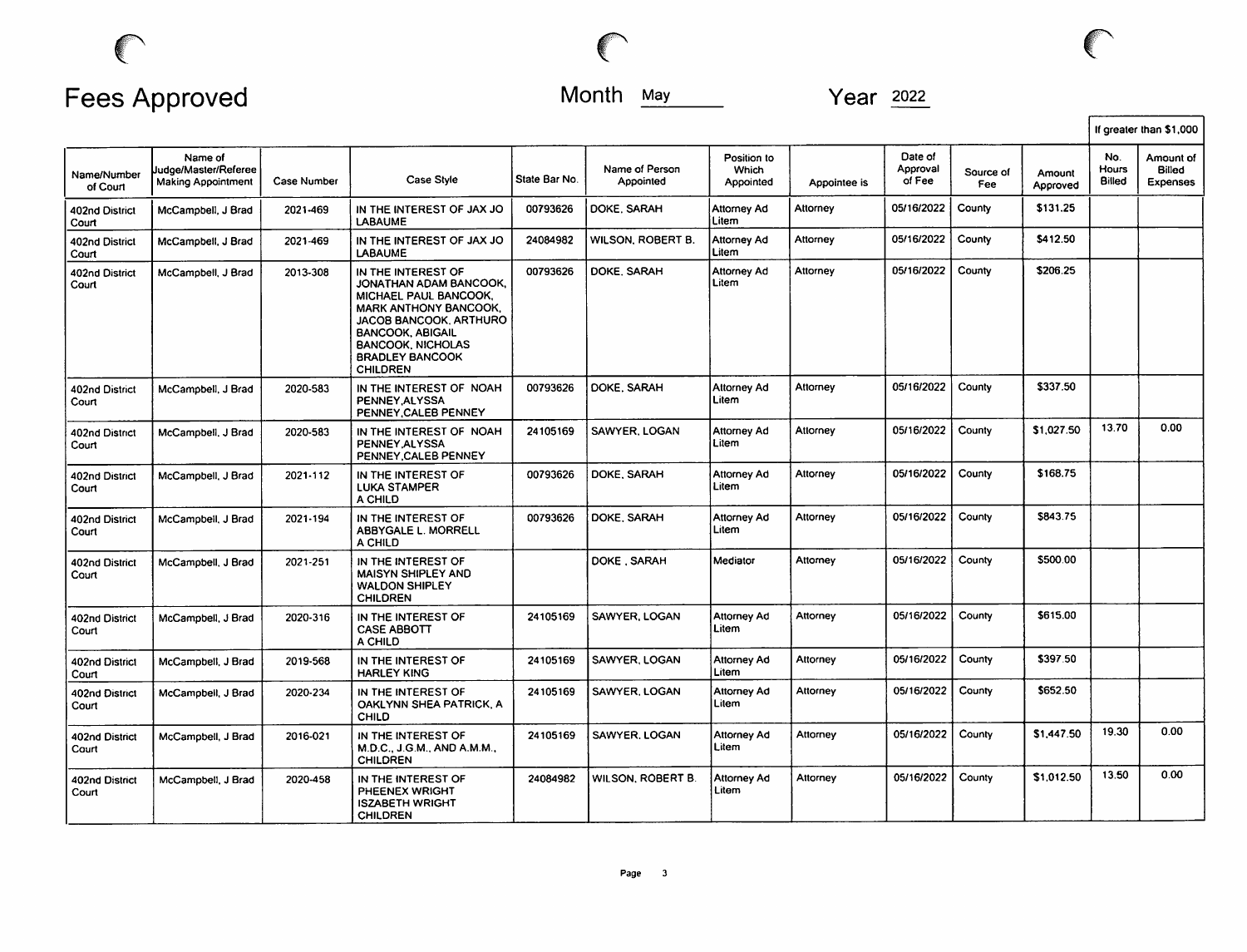|                         |                                                              |             |                                                                                                       |               |                              |                                   |              |                               |                  |                    | If greater than \$1,000 |                                        |
|-------------------------|--------------------------------------------------------------|-------------|-------------------------------------------------------------------------------------------------------|---------------|------------------------------|-----------------------------------|--------------|-------------------------------|------------------|--------------------|-------------------------|----------------------------------------|
| Name/Number<br>of Court | Name of<br>Judge/Master/Referee<br><b>Making Appointment</b> | Case Number | Case Style                                                                                            | State Bar No. | Name of Person<br>Appointed  | Position to<br>Which<br>Appointed | Appointee is | Date of<br>Approval<br>of Fee | Source of<br>Fee | Amount<br>Approved | No.<br>Hours<br>Billed  | Amount of<br>Billed<br><b>Expenses</b> |
| 402nd District<br>Court | McCampbell, J Brad                                           | 2020-283    | IN THE INTEREST OF<br><b>GWENDOLYN GAGE</b><br>A CHILD                                                | 24105169      | SAWYER, LOGAN                | Attorney Ad<br>Litem              | Attorney     | 05/18/2022                    | County           | \$1,005.00         | 13.40                   | 0.00                                   |
| 402nd District<br>Court | McCampbell, J Brad                                           | 2021-566    | IN THE INTEREST OF<br>PAISLEY PRUDEN AND<br>JAYCLEE PRUDEN.<br><b>CHILDREN</b>                        | 00784725      | PASCHALL, MELISSA            | Attorney Ad<br>Litem              | Attorney     | 05/18/2022                    | County           | \$900.00           |                         |                                        |
| 402nd District<br>Court | McCampbell, J Brad                                           | 2021-453    | DEPARTMENT OF FAMILY<br>AND PROTECTIVE SERVICES<br>V. MALORIE WALKER.<br><b>RESPONDENT</b>            | 24105169      | SAWYER, LOGAN                | Attorney Ad<br>Litem              | Attorney     | 05/18/2022                    | County           | \$172.50           |                         |                                        |
| 402nd District<br>Court | McCampbell, J Brad                                           | 2021-251    | IN THE INTEREST OF<br><b>MAISYN SHIPLEY AND</b><br><b>WALDON SHIPLEY</b><br><b>CHILDREN</b>           | 24107659      | BATEMAN.<br><b>CATHERINE</b> | Attorney Ad<br>Litem              | Attorney     | 05/18/2022                    | County           | \$1,095.00         | 14.60                   | 0.00                                   |
| 402nd District<br>Court | McCampbell, J Brad                                           | 2021-183    | IN THE INTEREST OF<br><b>JOSHUA MARSH</b><br>A CHILD                                                  | 00794733      | THOMAS, CLIFFORD<br>w        | <b>Attorney Ad</b><br>Litem       | Attorney     | 05/27/2022                    | County           | \$240.00           |                         |                                        |
| 402nd District<br>Court | McCampbell, J Brad                                           | 2021-246    | IN THE INTEREST OF<br><b>BABY GIRL WELLS AKA</b><br>NINDY PIRATE BLAN<br>A CHILD                      | 00794733      | THOMAS, CLIFFORD<br>w        | Attorney Ad<br>Litem              | Attorney     | 05/27/2022                    | County           | \$131.25           |                         |                                        |
| 402nd District<br>Court | McCampbell, J Brad                                           | 2021-447    | IN THE INTEREST OF<br>Thomas Kliphan                                                                  | 00794733      | THOMAS, CLIFFORD<br>w        | Attorney Ad<br>Litem              | Attorney     | 05/27/2022                    | County           | \$131.25           |                         |                                        |
| 402nd District<br>Court | McCampbell, J Brad                                           | 2021-427    | IN THE INTEREST OF<br><b>OLIVIA WHEELER</b><br>A CHILD                                                | 00794733      | THOMAS, CLIFFORD<br>w        | Attorney Ad<br>Litem              | Attorney     | 05/27/2022                    | County           | \$112.50           |                         |                                        |
| 402nd District<br>Court | McCampbell, J Brad                                           | 2021-427    | IN THE INTEREST OF<br><b>OLIVIA WHEELER</b><br>A CHILD                                                | 24046218      | KING, SARAH BAILEY           | <b>Attorney Ad</b><br>Litem       | Attorney     | 05/27/2022                    | County           | \$866.25           |                         |                                        |
| 402nd District<br>Court | McCampbell, J Brad                                           | 2022-218    | IN THE INTEREST OF<br><b>GRAYSON OWENS</b><br>A CHILD                                                 | 00794733      | THOMAS, CLIFFORD<br>w        | <b>Attorney Ad</b><br>Litem       | Attorney     | 05/27/2022                    | County           | \$120.00           |                         |                                        |
| 402nd District<br>Court | McCampbell, J Brad                                           | 2021-561    | IN THE INTEREST OF<br>GIDEON POTTS, A CHILD                                                           | 00794733      | THOMAS, CLIFFORD<br>w        | <b>Attorney Ad</b><br>Litem       | Attorney     | 05/27/2022                    | County           | \$67.50            |                         |                                        |
| 402nd District<br>Court | McCampbell, J Brad                                           | 2014-138    | IN THE INTEREST OF<br>DELANIE FRAZIER, HARLEY<br><b>FRAZIER AND DALLAS</b><br><b>FRAZIER CHILDREN</b> | 00794733      | THOMAS, CLIFFORD<br>w        | <b>Attorney Ad</b><br>Litem       | Attorney     | 05/27/2022                    | County           | \$71.25            |                         |                                        |
| 402nd District<br>Court | McCampbell, J Brad                                           | 2021-566    | IN THE INTEREST OF<br>PAISLEY PRUDEN AND<br>JAYCLEE PRUDEN.<br><b>CHILDREN</b>                        | 00794733      | THOMAS, CLIFFORD<br>w        | Attorney Ad<br>Litem              | Attorney     | 05/27/2022                    | County           | \$67.50            |                         |                                        |
| 402nd District<br>Court | McCampbell, J Brad                                           | 2021-200    | IN THE INTEREST OF<br><b>GABRIEL CORTORREAL</b>                                                       | 24046218      | KING, SARAH BAILEY           | <b>Attorney Ad</b><br>Litem       | Attorney     | 05/27/2022                    | County           | \$117.50           |                         |                                        |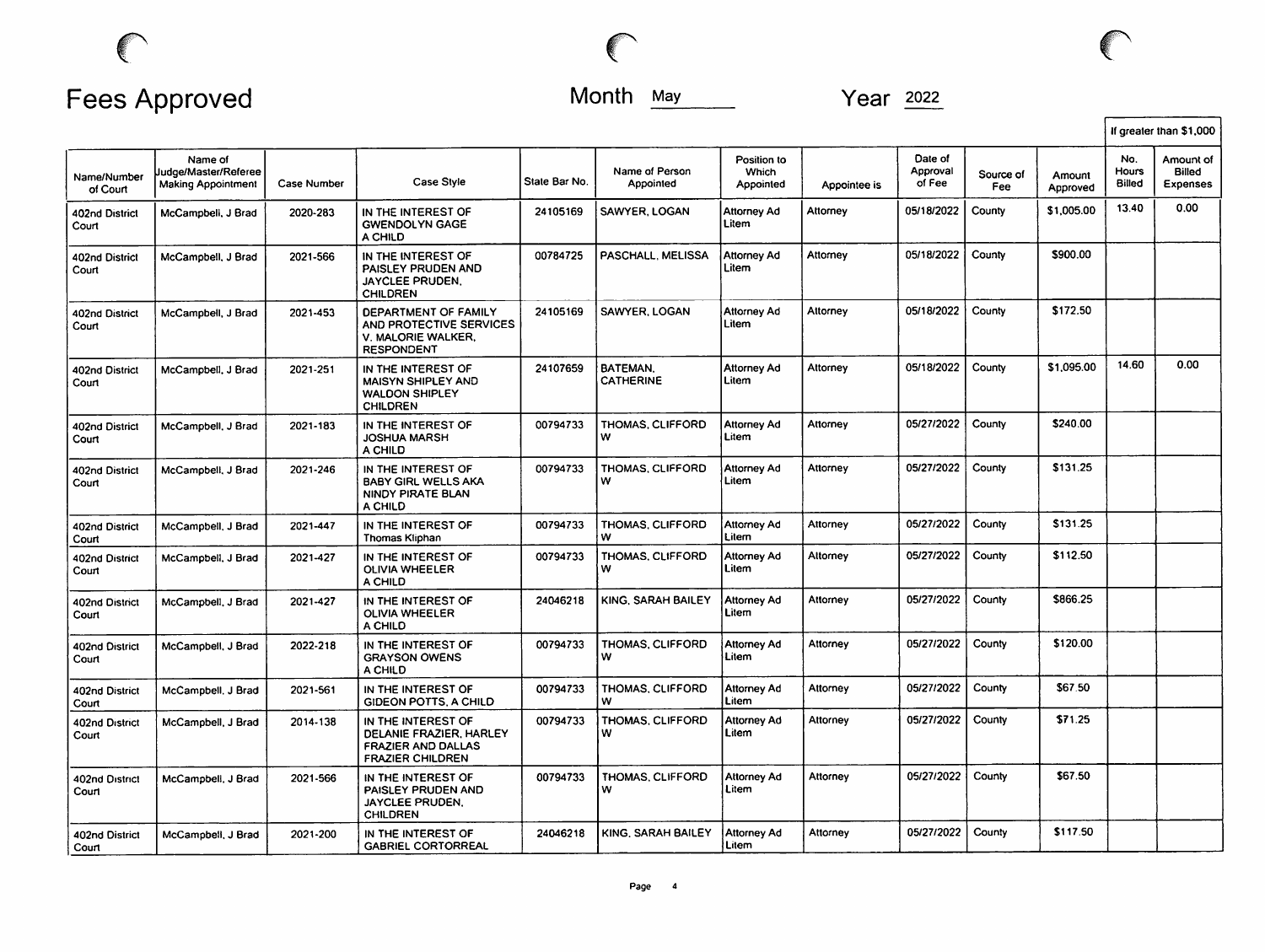

|                         |                                                       |                    |                                                                                                             |               |                             |                                   |                                   |                               |                  |                    |                               | If greater than \$1,000                |
|-------------------------|-------------------------------------------------------|--------------------|-------------------------------------------------------------------------------------------------------------|---------------|-----------------------------|-----------------------------------|-----------------------------------|-------------------------------|------------------|--------------------|-------------------------------|----------------------------------------|
| Name/Number<br>of Court | Name of<br>Judge/Master/Referee<br>Making Appointment | <b>Case Number</b> | Case Style                                                                                                  | State Bar No. | Name of Person<br>Appointed | Position to<br>Which<br>Appointed | Appointee is                      | Date of<br>Approval<br>of Fee | Source of<br>Fee | Amount<br>Approved | No.<br>Hours<br><b>Billed</b> | Amount of<br>Billed<br><b>Expenses</b> |
| 402nd District<br>Court | McCamobell, J Brad                                    | 2021-469           | IN THE INTEREST OF JAX JO<br><b>LABAUME</b>                                                                 | 00794733      | THOMAS, CLIFFORD<br>w       | <b>Attorney Ad</b><br>Litem       | Attorney                          | 05/27/2022                    | County           | \$86.25            |                               |                                        |
| 402nd District<br>Court | McCampbell, J Brad                                    | 2020-527           | IN THE INTEREST OF Ella<br><b>Burnell</b>                                                                   | 24046218      | KING, SARAH BAILEY          | <b>Attorney Ad</b><br>Litem       | Attorney                          | 05/27/2022                    | County           | \$1,245.00         | 16.60                         | 0.00                                   |
| 402nd District<br>Court | McCampbell, J Brad                                    | 2021-541           | DEPARTMENT OF FAMILY<br>AND PROTECTIVE SERVICES<br><b>VS. BRITTANY COX.</b><br><b>RESPONDENT</b>            | 24046218      | KING, SARAH BAILEY          | Attorney Ad<br>Litem              | Attorney                          | 05/27/2022                    | County           | \$168.75           |                               |                                        |
| 402nd District<br>Court | McCampbell, J Brad                                    | 2021-182           | IN THE INTEREST OF<br><b>HAALIA JACKSON</b><br>A CHILD                                                      | 24046218      | KING, SARAH BAILEY          | <b>Attorney Ad</b><br>Litem       | Altorney                          | 05/27/2022                    | County           | \$356.25           |                               |                                        |
| 402nd District<br>Court | McCampbell, J Brad                                    | 2020-609           | IN THE INTEREST OF<br>JOURNEY MINTER.<br>A CHILD                                                            | 24046218      | KING, SARAH BAILEY          | Attorney Ad<br>Litem              | Attorney                          | 05/27/2022                    | County           | \$884.25           |                               |                                        |
| 402nd District<br>Court | McCampbell, J Brad                                    | 2022-026           | IN THE INTEREST OF LYRIC<br><b>ELSEA</b>                                                                    | 24046218      | KING, SARAH BAILEY          | <b>Attorney Ad</b><br>Litem       | Attorney                          | 05/27/2022                    | County           | \$288.75           |                               |                                        |
| 402nd District<br>Court | McCampbell, J Brad                                    | 2020-233           | IN THE INTEREST OF<br><b>CARSON LEWIS</b><br><b>CARTER LEWIS</b><br><b>CHILDREN</b>                         | 24046218      | KING, SARAH BAILEY          | <b>Attorney Ad</b><br>Litem       | <b>Friend or Family</b><br>Member | 05/27/2022                    | County           | \$738.75           |                               |                                        |
| 402nd District<br>Court | McCampbell, J Brad                                    | 2021-112           | IN THE INTEREST OF<br><b>LUKA STAMPER</b><br>A CHILD                                                        | 00794733      | THOMAS, CLIFFORD<br>w       | Attorney Ad<br>Litem              | Attorney                          | 05/27/2022                    | County           | \$90.00            |                               |                                        |
| 402nd District<br>Court | McCampbell, J Brad                                    | 2021-112           | IN THE INTEREST OF<br>LUKA STAMPER<br>A CHILD                                                               | 24046218      | KING, SARAH BAILEY          | Attorney Ad<br>Litem              | Attorney                          | 05/27/2022                    | County           | \$3,412.75         | 45.50                         | 0.00                                   |
| 402nd District<br>Court | McCampbell, J Brad                                    | 2021-190           | IN THE INTEREST OF<br><b>CARSON SULLIVAN</b><br>NICHOLAS SULLIVAN<br>AYLA SULLIVAN<br><b>MINOR CHILDREN</b> | 24046218      | KING, SARAH BAILEY          | Attorney Ad<br>Litem              | Attorney                          | 05/27/2022                    | County           | \$1,053.75         | 14.05                         | 0.00                                   |
| 402nd District<br>Court | McCampbell, J Brad                                    | 2022-218           | IN THE INTEREST OF<br><b>GRAYSON OWENS</b><br>A CHILD                                                       | 00793626      | DOKE, SARAH                 | <b>Attorney Ad</b><br>Litem       | Attorney                          | 05/31/2022                    | County           | \$187.50           |                               |                                        |
| 402nd District<br>Court | McCampbell, J Brad                                    | 2022-026           | IN THE INTEREST OF LYRIC<br><b>ELSEA</b>                                                                    | 00794733      | THOMAS, CLIFFORD<br>w       | <b>Attorney Ad</b><br>Litem       | Attorney                          | 05/31/2022                    | County           | \$90.00            |                               |                                        |
| 402nd District<br>Court | McCampbell, J Brad                                    | 2021-112           | IN THE INTEREST OF<br><b>LUKA STAMPER</b><br>A CHILD                                                        | 00793626      | DOKE, SARAH                 | Attorney Ad<br>Litem              | Attorney                          | 05/31/2022                    | County           | \$112.50           |                               |                                        |
| 402nd District<br>Court | McCampbell, J Brad                                    | 2021-379           | IN THE INTEREST OF<br>KIMBERLY CHEYANNE DRY, A<br><b>MINOR CHILD</b>                                        |               | DOKE . SARAH                | Attorney Ad<br>Litem              | Attorney                          | 05/31/2022                    | County           | \$600.00           |                               |                                        |
| 402nd District<br>Court | McCampbell, J Brad                                    | 2021-194           | IN THE INTEREST OF<br>ABBYGALE L. MORRELL<br>A CHILD                                                        | 00793626      | DOKE, SARAH                 | <b>Attorney Ad</b><br>Litem       | Attorney                          | 05/31/2022                    | County           | \$112.50           |                               |                                        |